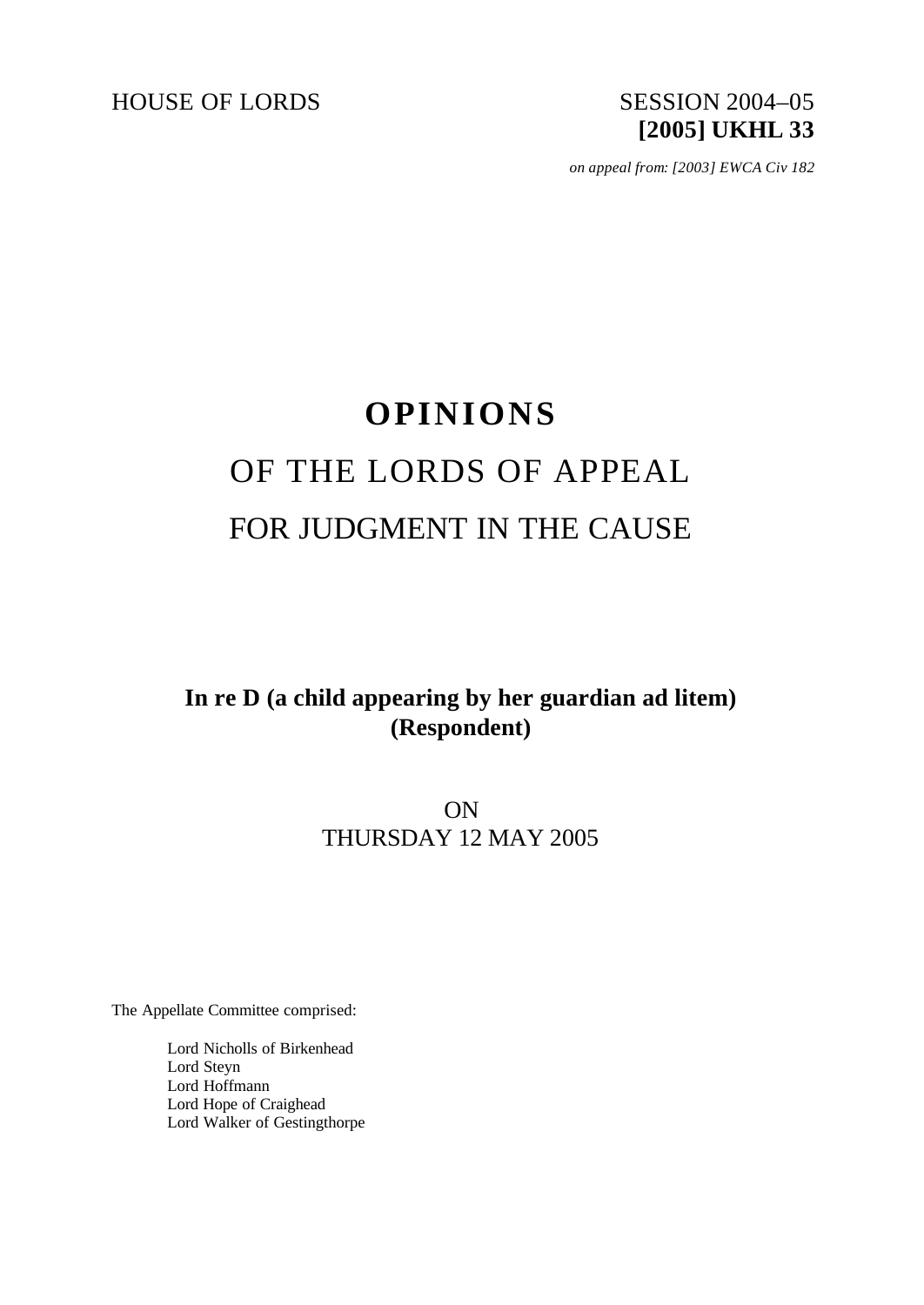#### **HOUSE OF LORDS**

# **OPINIONS OF THE LORDS OF APPEAL FOR JUDGMENT IN THE CAUSE**

#### **In re D (a child appearing by her guardian ad litem) (Respondent)**

## **[2005] UKHL 33**

#### **LORD NICHOLLS OF BIRKENHEAD**

1. I have had the advantage of reading in draft the speech of my noble and learned friend Lord Walker of Gestingthorpe. I agree that for the reasons he gives this appeal should be dismissed.

# **LORD STEYN**

My Lords,

2. I have had the advantage of reading the opinion of my noble and learned friend Lord Walker of Gestingthorpe. I agree with it. I would also dismiss the appeal.

#### **LORD HOFFMANN**

My Lords,

3. I have had the advantage of reading in draft the speech of my noble and learned friend Lord Walker of Gestingthorpe. For the reasons he gives, with which I agree, I would dismiss this appeal.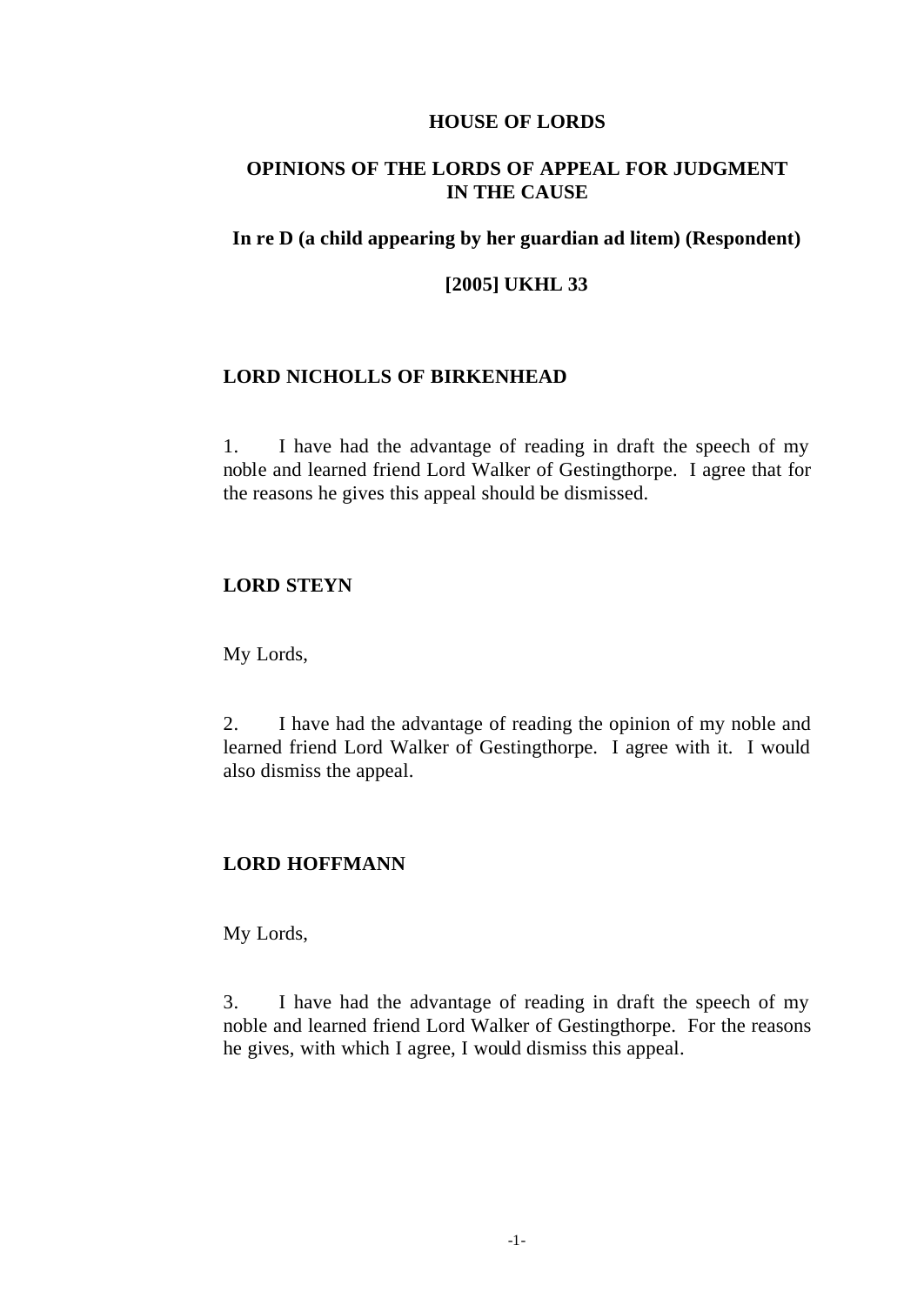# **LORD HOPE OF CRAIGHEAD**

My Lords,

4. I have had the advantage of reading in draft the speech of my noble and learned friend Lord Walker of Gestingthorpe. While I have in the end reached the same conclusion as he has done, the appeal seemed to me to raise some very real problems and I have found the decision far from easy. So I would like to explain in my own words why, with some hesitation, I too would dismiss the appeal.

5. There is no doubt that the widening of the frontiers of human existence by the use of assisted reproduction technologies has raised new questions about how the legal relationships that result from their use are to be identified. The law has always attached a special significance to a person's status. In *The Ampthill Peerage* [1977] AC 547, 568G-H, Lord Wilberforce said:

"There can hardly be anything of greater concern to a person than his status as the legitimate child of his parents: denial of it, or doubts as to it, may affect his reputation, his standing in the world, his admission into a vocation, or a profession, or into social organisations, his succession to property, his succession to a title. It is vitally necessary that the law should provide a means for any doubts which may be raised to be resolved, and resolved at a time when witnesses and records are available. It is vitally necessary that any such doubts once disposed of should be resolved once and for all and that they should not be capable of being reopened whenever, allegedly, some new material is brought to light which might have borne upon the question."

6. Lord Wilberforce was describing there the status of legitimacy under the then current law in the context of a disputed peerage claim. But a similar view, with appropriate modifications, may be taken of the significance of the status of parentage in view of the legal consequences that flow from that relationship. The conferring of the status of father on a man who is not related to the child by blood or by marriage to the child's mother is a very serious matter, for the reasons which were mentioned by Hale LJ in the Court of Appeal: *Re R (a child) (IVF:*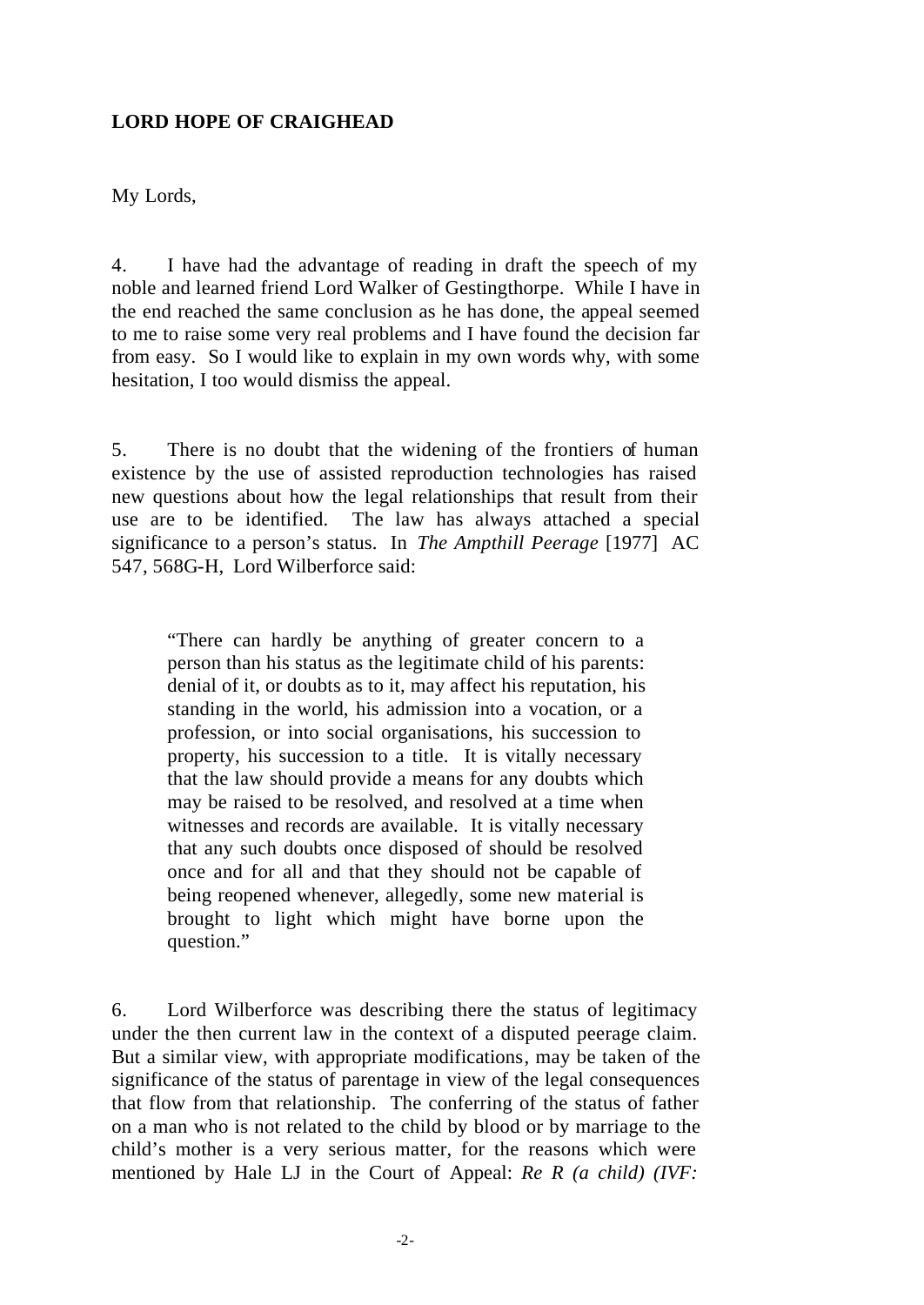*paternity of child)* [2003] Fam 129, 137, para 20. It affects not only the relationship between father and the child but also the relationships between the child and the whole of the father's family. It has other important consequences. The law of succession confers entitlement to participate in the father's estate, and there may be a dependent claim against the tortfeasor in the event of the father's death due to negligence. The question whether a man is the child's father has a special significance during the child's minority, but the law of succession may require it to be answered much later in life. In keeping with other family relationships, it will have a vital and long lasting part to play throughout the child's lifetime.

7. The first step which was taken to recognise that a relationship of parentage could be created outside the blood relationship as a result of assisted reproduction technology was in section 27 of the Family Law Reform Act 1987, following a recommendation of the Law Commission in its Report on Illegitimacy (1982) (Law Com No 118), paras 12.1- 12.27. That section provided that a child born to a married woman who had been artificially inseminated with the semen of some person other than the other party to her marriage was to be treated in law as the child of the parties to that marriage unless it was proved to the satisfaction of the court that the other party to the marriage did not consent to the insemination. The Law Commission's recommendation had been endorsed by the Warnock Committee of Enquiry into Human Fertilisation and Embryology (1984) (Cmnd 9314), para 4.17. The Warnock Committee recommended that the same approach should be taken in relation to ovum donation and embryo transfer: paras 4.22- 4.25 and 6.8. But that was a step too far for the time being, so far as the framers of the 1987 Act were concerned. Section 27 was sufficiently controversial in itself. As Professor Michael Freeman observed in his comment on this section in his annotations to the 1987 Act in *Current Law Statutes*, it was inconsistent with the rest of the Act which was informed by a desire to recognise the true father as the lawful father of the child. What section 27 did was to recognise as the father of the child someone who, because the semen was not his, was not the child's genetic father. But it did so only in the case of married couples.

8. Section 27 of the Family Law Reform Act 1987 was extended to all the assisted reproduction techniques that were currently available by sections 27(1) and 28(2) of the Human Fertilisation and Embryology Act 1990. As these techniques include treatment by the use of a donated embryo or of donated eggs as a result of which the woman carrying the child is not the child's genetic mother it was first necessary to identify the person who is to be treated in these circumstances as the mother of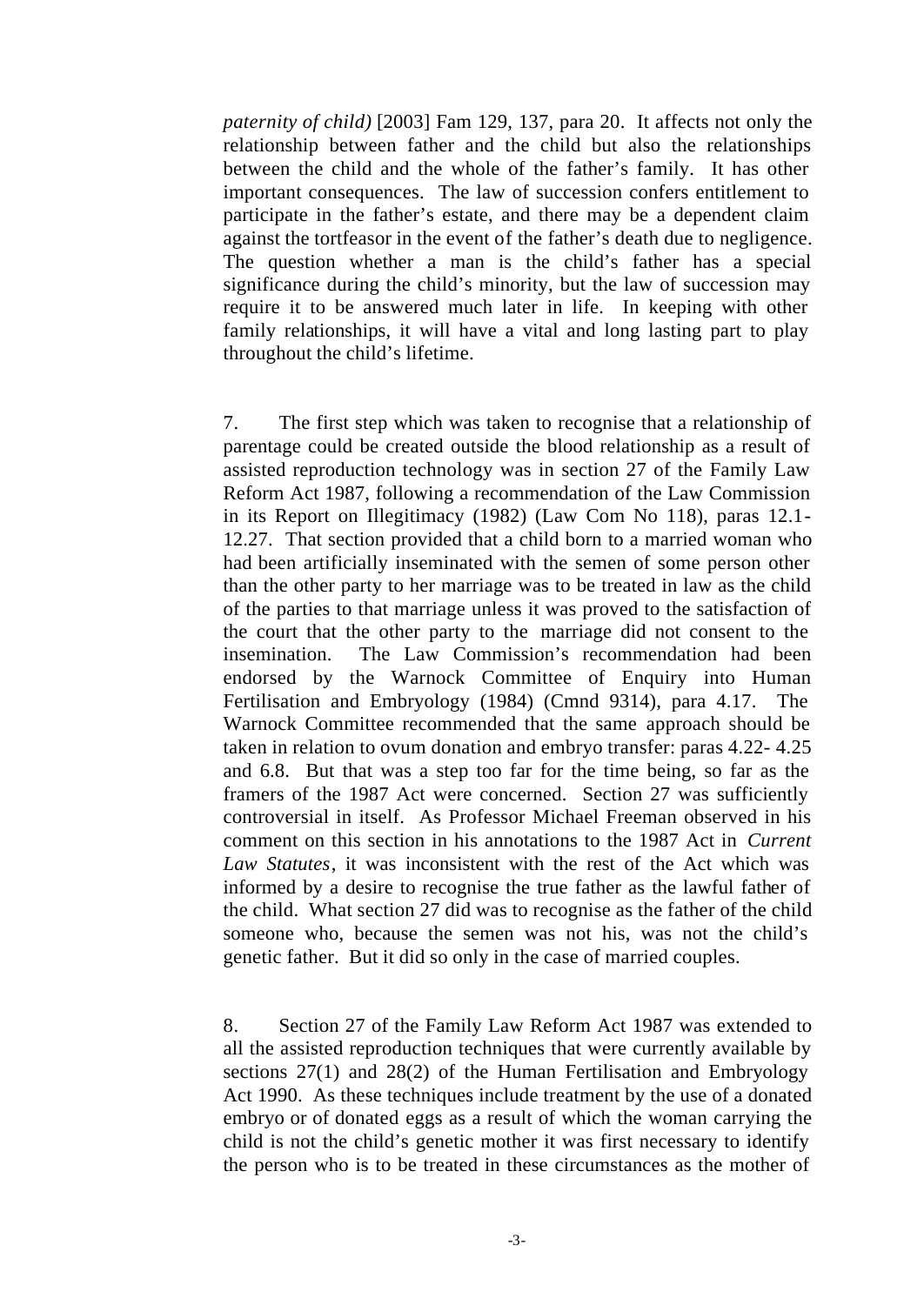the child. Section 27(1) of the 1990 Act achieves this in plain and simple language. The woman who is carrying or has carried a child as a result of the use of these techniques, and no other woman, is to be treated as the mother of the child. Turning then to the question who is to be treated as the father of the child, section 28(2) adopts the same formula as was used in section 27 of the 1987 Act. It addresses the situation where the woman was a party to a marriage at the time of the placing in her of the embryo or the sperm and eggs or of her insemination and the creation of the embryo was not brought about with the sperm of the other party to the marriage. It provides that, unless it is shown that he did not consent to this, the other party to the marriage is to be treated as the father of the child. Here too the test that the subsection lays down for establishing the relationship of fatherhood is a plain and simple one which leaves no room for doubt. The moment of time to which the question whether she was a party to a marriage is addressed is the time when the embryo or the sperm and eggs are placed in the woman. If she was a party to a marriage at that time, the marriage relationship that then existed is used to identify the person who will become the child's father when it is born.

9. So far so good. But what if the mother is not a party to a marriage but is in a relationship with a man at the time when the embryo or the sperm and eggs are placed in her? The simple rule which section 28(2) lays down cannot be applied in that case. Is the child born as a result of that treatment then to be fatherless, and is the other partner to that relationship to be denied the opportunity of becoming a father simply because he is not married to the person who will become the child's mother? That is the problem to which section 28(3) is addressed. This subsection is the result of an amendment which was introduced at third reading in the House of Lords by the Lord Chancellor, Lord Mackay of Clashfern, following his consideration of an amendment of a similar nature which had been proposed and discussed during the report stage. He gave this explanation for the amendment: Hansard (HL Debates) 20 March 1990, cols 209-210:

"The conclusion I have reached is that if it is to remain possible for unmarried couples to receive the benefit of treatment to bring a child into being, both should have imposed upon them the responsibility for the child. I was most concerned that this proposal should not be seen as encouraging unmarried people to use infertility treatments, thus perhaps undermining marriage, or leading to children having unsuitable social fathers because of the difficulty in distinguishing partners to stable relationships from more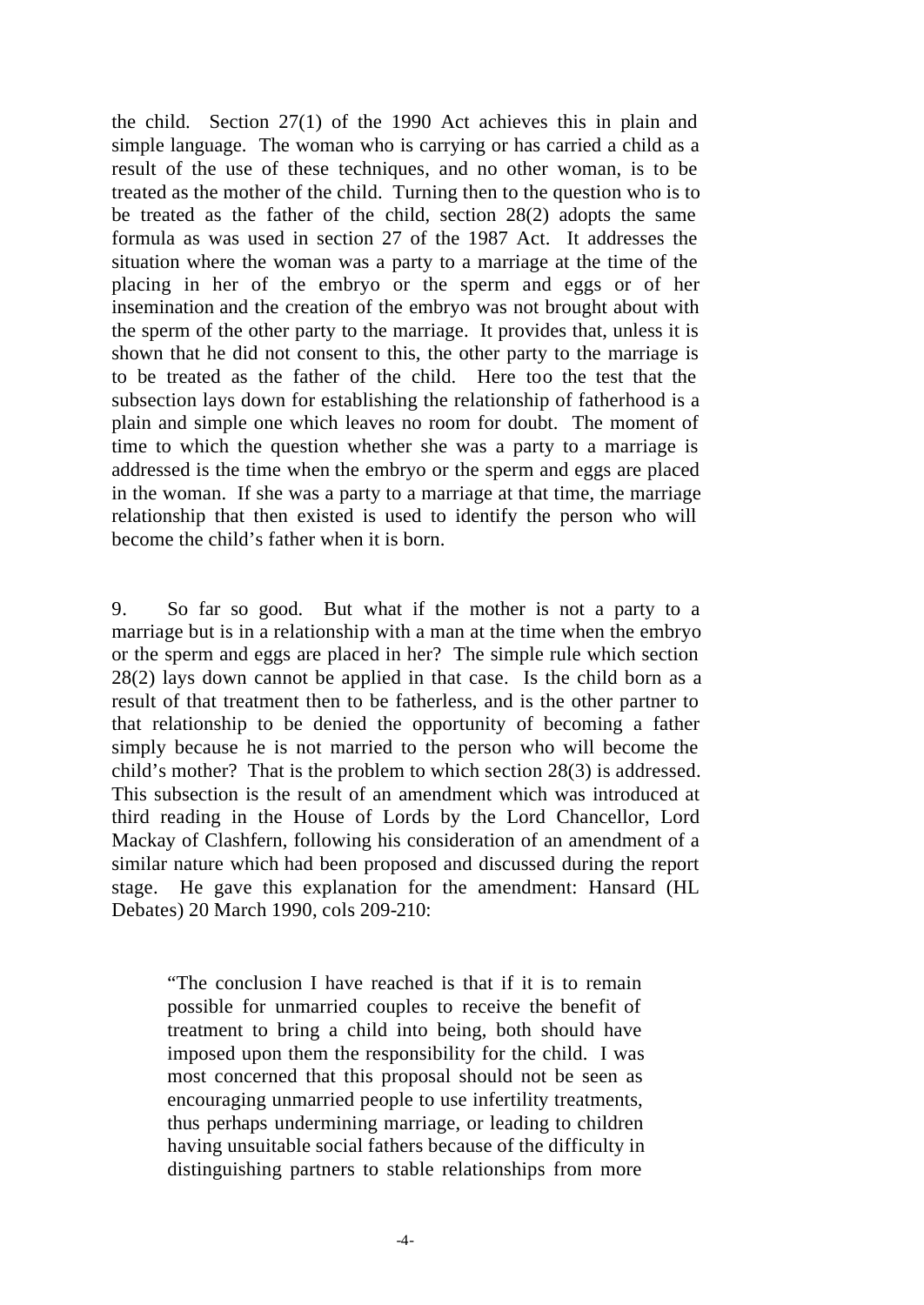transitory ones. On reflection, having regard to the other provisions of the Bill, these considerations should not deter us from inserting this amendment."

10. My noble and learned friend Lord Walker has set out subsections  $(1)$ – $(4)$  of section 28 so that subsection  $(3)$  can be seen in its context, so I do not need to repeat this exercise. In summary what section 28(3) does is to deal with the situation where, because woman was not a party to a marriage when the embryo or the sperm and eggs were placed in her, no man is treated as the father of the child by virtue of section 28(2) and, because the creation of the embryo was not brought about with his own sperm, the man is not the child's genetic father. It assumes that the treatment has been sought by the man and the woman together, in the Lord Chancellor's words, as an "unmarried couple". It then uses the fact that they were being provided with the treatment services "together", rather than the mere fact of their relationship as an unmarried couple, to lay down the test that is to be applied to determine whether the man is to be treated as the father of the child. It does this by providing that the man shall be treated as the father of the child if the embryo or the sperm and eggs were placed in the woman, or she was artificially inseminated, "in the course of treatment services provided for her and a man together by a person to whom a licence applies."

11. This test has built into it two important requirements which were mentioned by the Lord Chancellor when he was introducing the amendment. The first requirement is that the treatment services which resulted in the placing of the embryo or the sperm and eggs in the woman, or her artificial insemination, were being provided to the man and the woman "together" as an unmarried couple. It is, of course, true that the use of these techniques does not require the participation by the man in any way in the treatment which is being given to the woman. In the physical sense, as the subsection refers to a man whose sperm was not used in the procedure, it is the woman only, and not the man, who is being treated. But the subsection assumes that this is in reality a joint enterprise – that the treatment is being sought by the woman and the man together because they both wish to receive the benefit of the treatment to bring a child into being jointly as their child. It is the infertility of the woman and the man as a couple that is being treated by the treatment that is being given to the woman. The second requirement is that these services were being provided by a person "to whom a licence applies". This identifies the context for which the test was devised. As the Lord Chancellor explained, it was having regard to the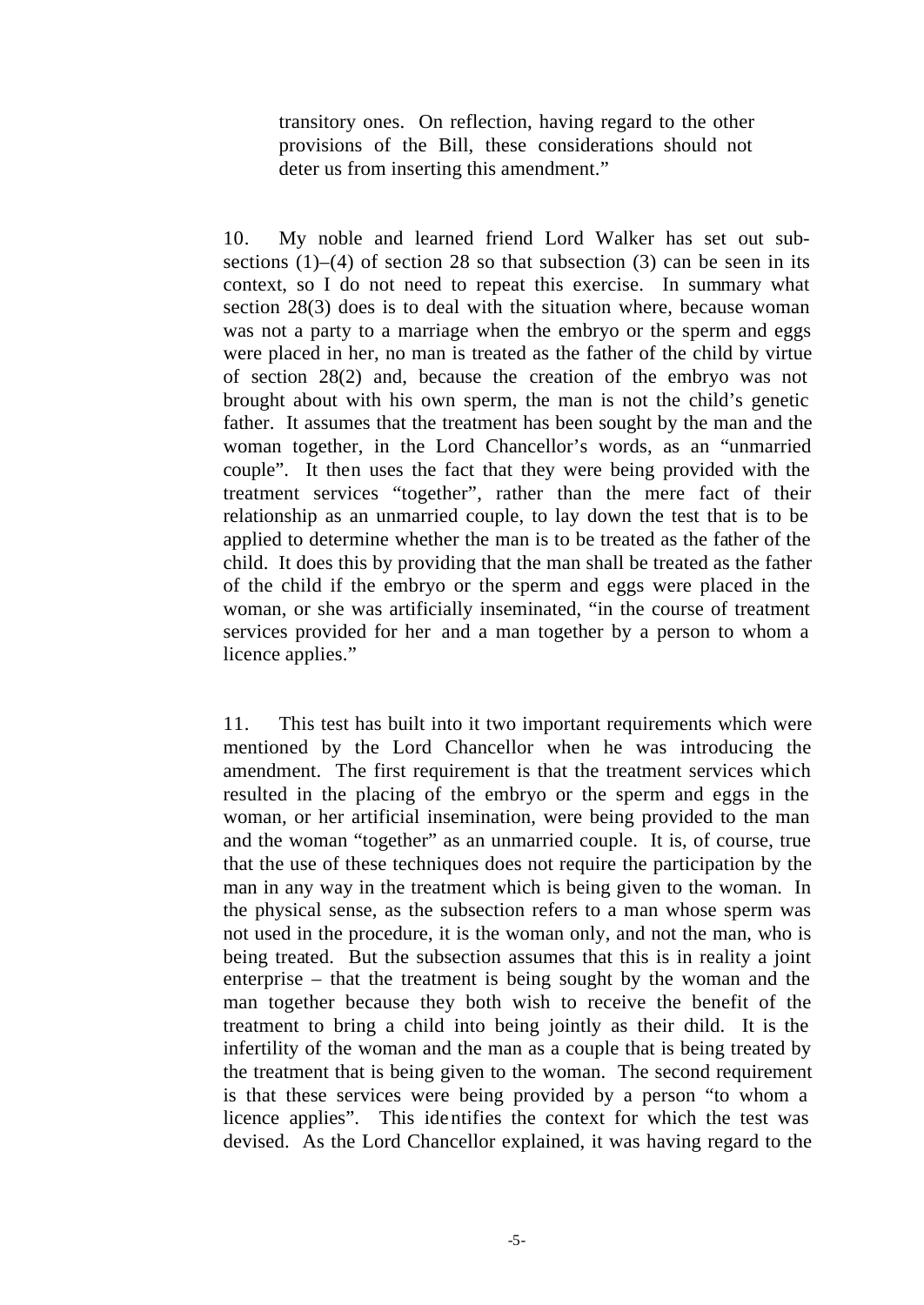other provisions of the Bill that he was persuaded on reflection that the amendment should be inserted.

12. The other provisions to which he was referring include the conditions which the Act lays down for the granting of a licence for treatment under the Act. Section 13(2) provides, as one of the conditions of a licence, that such information shall be recorded as the Human Fertilisation and Embryology Authority may specify about, among other things -

- "(a) the persons for whom the services are provided in pursuance of the licence,
- (b) the services provided for them.
- …
- (d) any child appearing to the person responsible to have been born as a result of treatment in pursuance of the licence."

Section 13(5) provides:

"A woman shall not be provided with treatment services unless account has been taken of the welfare of any child who may be born as a result of the treatment (including the need of that child for a father), and of any other child who may be affected by the birth."

Section 13(6) provides:

"A woman shall not be provided with any treatment services involving –

- …
- (b) the use of any embryo the creation of which was brought about *in vitro*
- …

unless the woman being treated and, where she is being treated together with a man, the man have been given a suitable opportunity to receive proper counselling about the implications of taking the proposed steps, and have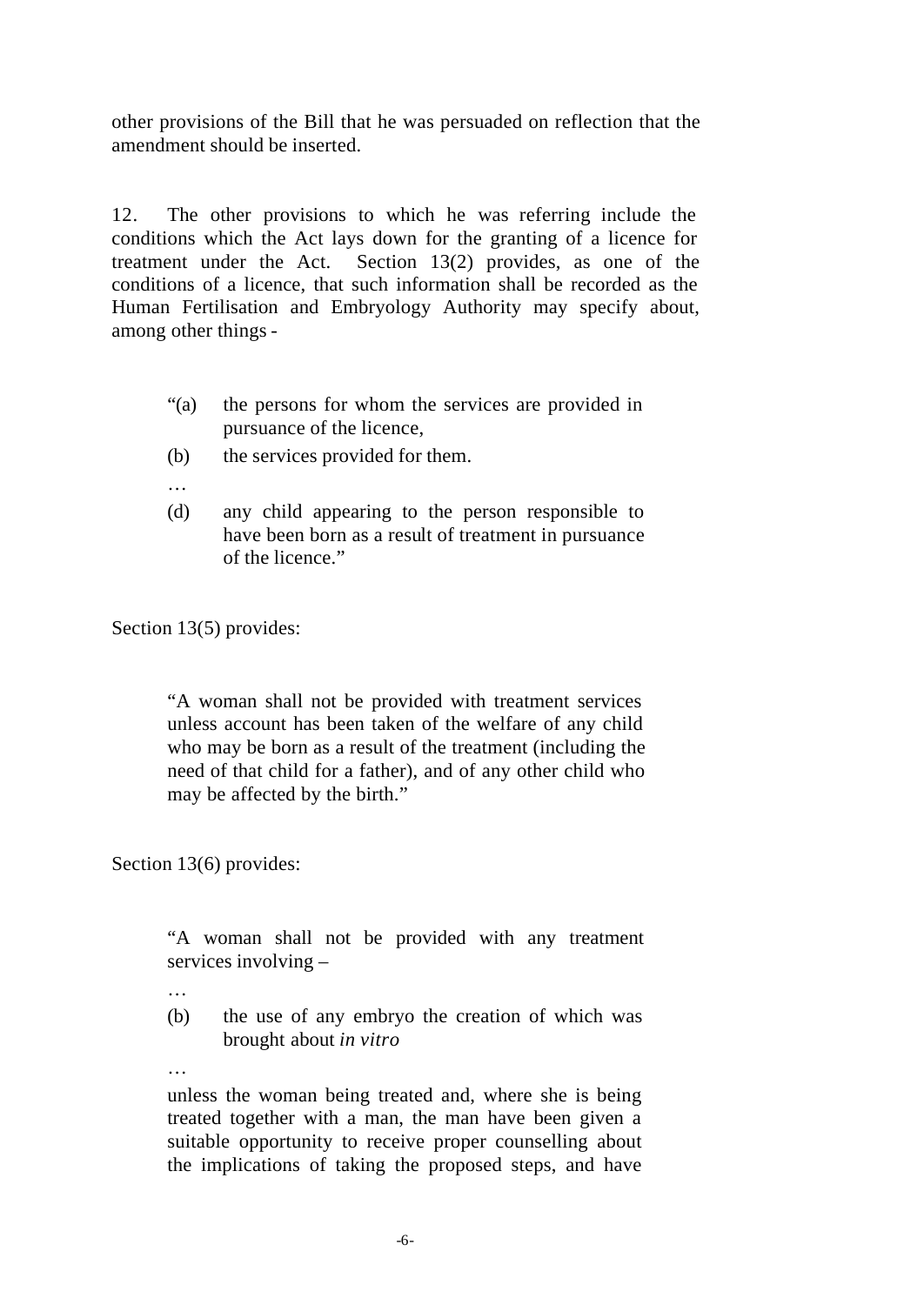been provided with such relevant information as is proper."

13. How then is the test which section 28(3) lays down to be understood in the light of these requirements? First there is a question of timing. At what point of time is the test to be applied? The answer to this question is relatively straightforward. The language of the subsection tells us that the man shall be treated as the father if the embryo or the sperm and eggs "were placed" in the woman, or she "was" artificially inseminated, "in the course of" treatment services provided for her and the man together. These words make it plain that the point of time is the time when the embryo or the sperm and eggs were placed in the woman or she was artificially inseminated. As Hale LJ put in the Court of Appeal, [2003] Fam 129, 138, para 21, the question whether this was done "in the course of treatment services provided for her and a man together" should be answered at that time and no other.

14. But the question of timing is not the only question that has to be answered. The treatment services that the woman was receiving at that time must have been "provided for her and a man together." As Wilson J observed in *U v W (Attorney General Intervening)* [1997] 2 FLR 282, 295B-C, the test is not whether the man consented either to be deemed in law to be the father of the prospective child or to become legally responsible for him. That would have been a simple and convenient test, which could have been met by appropriate record-keeping. But that is not what section 28(3) requires, no doubt because it was too simple. As the Lord Chancellor explained, he was most concerned that the proposal should not be seen as encouraging persons who were not married to each other to resort to these techniques. So the subsection concentrates instead on what would be expected of unmarried couples in a stable relationship who are seeking to bring a child into being jointly as their child. The test which it adopts is whether the relevant treatment services were provided for the woman and the man together. This raises an issue of fact. The question is how this crucial fact – crucial, as the question whether or not the relationship of fatherhood is established in law is wholly dependent upon it  $-$  is to be proved if there is a dispute about it. That is the issue in this appeal.

15. In many cases – indeed in most, as your Lordships were told that disputes such as that which has arisen in this case are very rare – there will be no difficulty. If the relationship is a stable one, it will be easy to demonstrate that there was a continuous course of conduct and the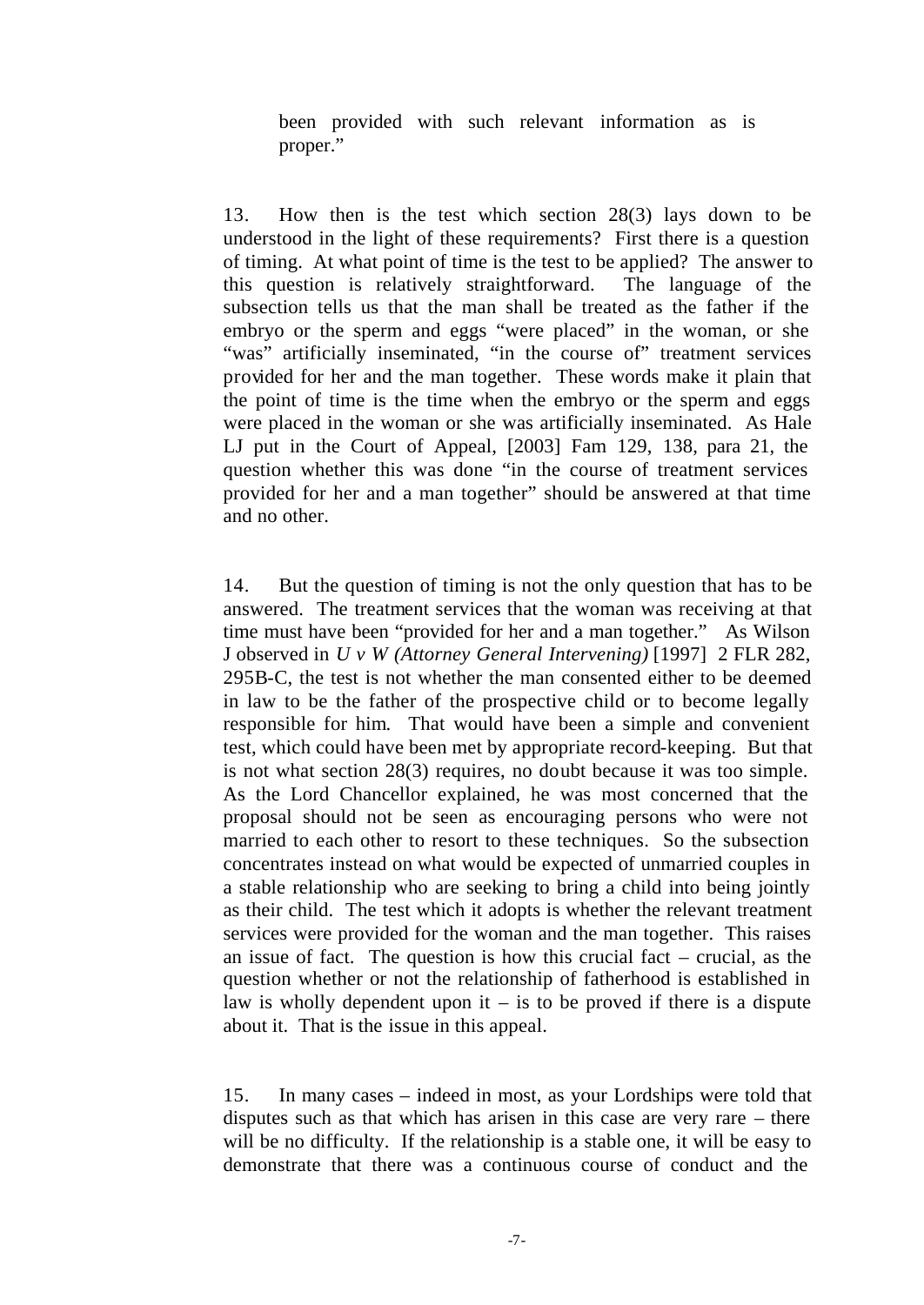relationship which section 28(3) seeks to create will be acknowledged on all sides. The man will assume the responsibilities that come with fatherhood and the child will enjoy all the benefits that come with it. But if the relationship is unstable, the question of fact may be much more difficult to answer. How then is it to be approached? Does the answer to it depend on whether both the man and the woman thought at the relevant time that the treatment services were being provided for them together? Or does it depend on what is shown by the records of the person to whom the licence applies? Is the question, in other words, to be approached from the perspective of the provider of the treatment services or that of the recipients. In *U v W (Attorney General Intervening)* [1997] 2 FLR 282, 295C, Wilson J was approaching the matter from the perspective of the provider rather than that of the recipients of the treatment services when he said:

"In my view what has to be demonstrated is that, in the provision of treatment services with donor sperm, the doctor was responding to a request for that form of treatment made by the woman and the man as a couple, notwithstanding the absence in the man of any physical role in such treatment."

16. In the Court of Appeal Hale LJ said that it would be wrong to regard the words which were used by Wilson J as laying down a test to be applied in all cases, as to do this would be to add a gloss to the clear words of the subsection: [2003] Fam 129, 138, para 23. She said that a simple approach, based on the clear words of the subsection was preferable. She made the same comment about the approach which Hedley J adopted in this case, which was that the provision of the services continues until either party or the clinic expressly withdraws from the understanding that the woman and the man are being treated together. The simple approach to which she was referring was that set out in the last sentence of para 22 of her opinion at p 138:

"There must be a point of time when the question has to be judged. The simple answer is that the embryo must be placed in the mother at a time when treatment services are being provided for the woman and the man together."

It seems to me, however, that the simple approach still leaves unanswered the question how it is to be determined, in the event of a dispute which may perhaps not emerge until many years after the event,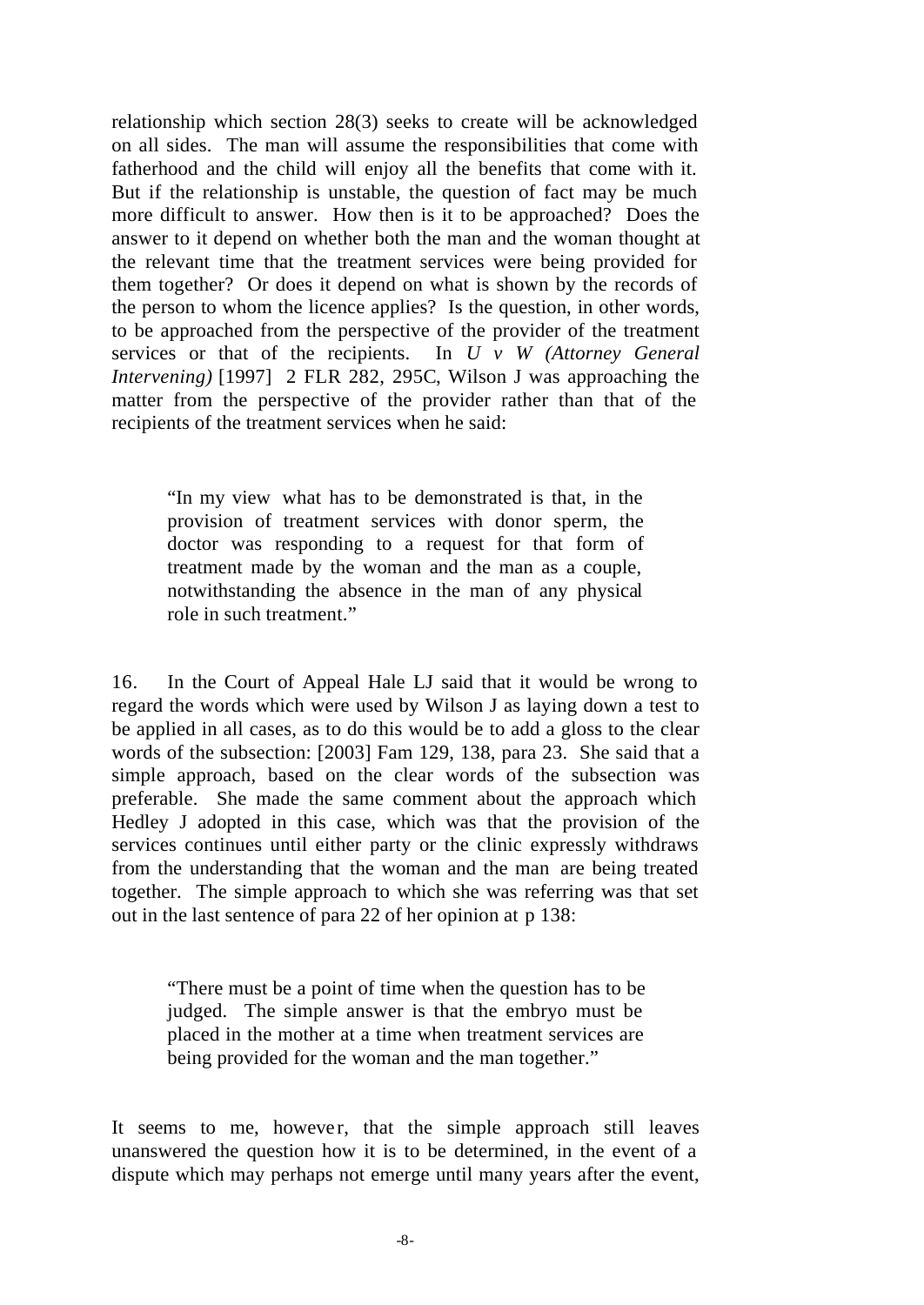whether the services were being provided for the woman and the man together at the time when the embryo or the sperm and eggs were placed in the mother or she was artificially inseminated.

17. The language of the subsection does not provide a clear answer to this question. But there are good reasons for thinking that it ought to be read and applied in a way that creates as much certainty as possible. Section 28(2) uses the fact that the woman was a party to a marriage at the relevant time as the test. This is consistent with the common law presumption *pater est quem nuptiae demonstrant*. Where there is no marriage some other test is needed that will stand the test of time and reduce to a minimum the opportunities for uncertainty. The recording by the provider of the information referred to in section 13(2) is likely to have that effect. The subsection refers to a "course of treatment services provided…by a person to whom a licence applies." This assumes that the provider will have decided to provide a course of treatment services for the woman and the man together which will have a beginning and an end, that at the relevant time that course of treatment was still in progress and that the provider of the services will have kept records which will demonstrate that this is so. The records are likely to provide all that is needed as evidence to show that, so far as the provider was concerned, the woman and the man were being treated together at the relevant time.

18. On the other hand this approach places a high premium on regular and accurate record-keeping – on what, as Hedley J put it, is spelled out in the consent form of the mother, which the man joins in by acknowledging the legal consequences to him of the treatment which she is to receive – and on keeping the records up to date throughout the course of the treatment which, as this case shows, may extend over several years. It places the onus on the man to inform the provider if and as soon as he wishes to withdraw from the arrangement. Yet, as he will not be participating in the treatment in any way, he may be quite unaware of the steps that the provider is taking as the course proceeds. He need not be present during any part of it. So the date that has been fixed for any stage in the treatment of the woman may be unknown to him, especially if the relationship is an unstable one. In the present case the man wishes to be the father of the child and is willing to accept the responsibilities that will flow from this. But it is easy to envisage cases where the man was no longer willing to be associated with the treatment but had not realised, because he was not being kept fully informed, that it was still continuing.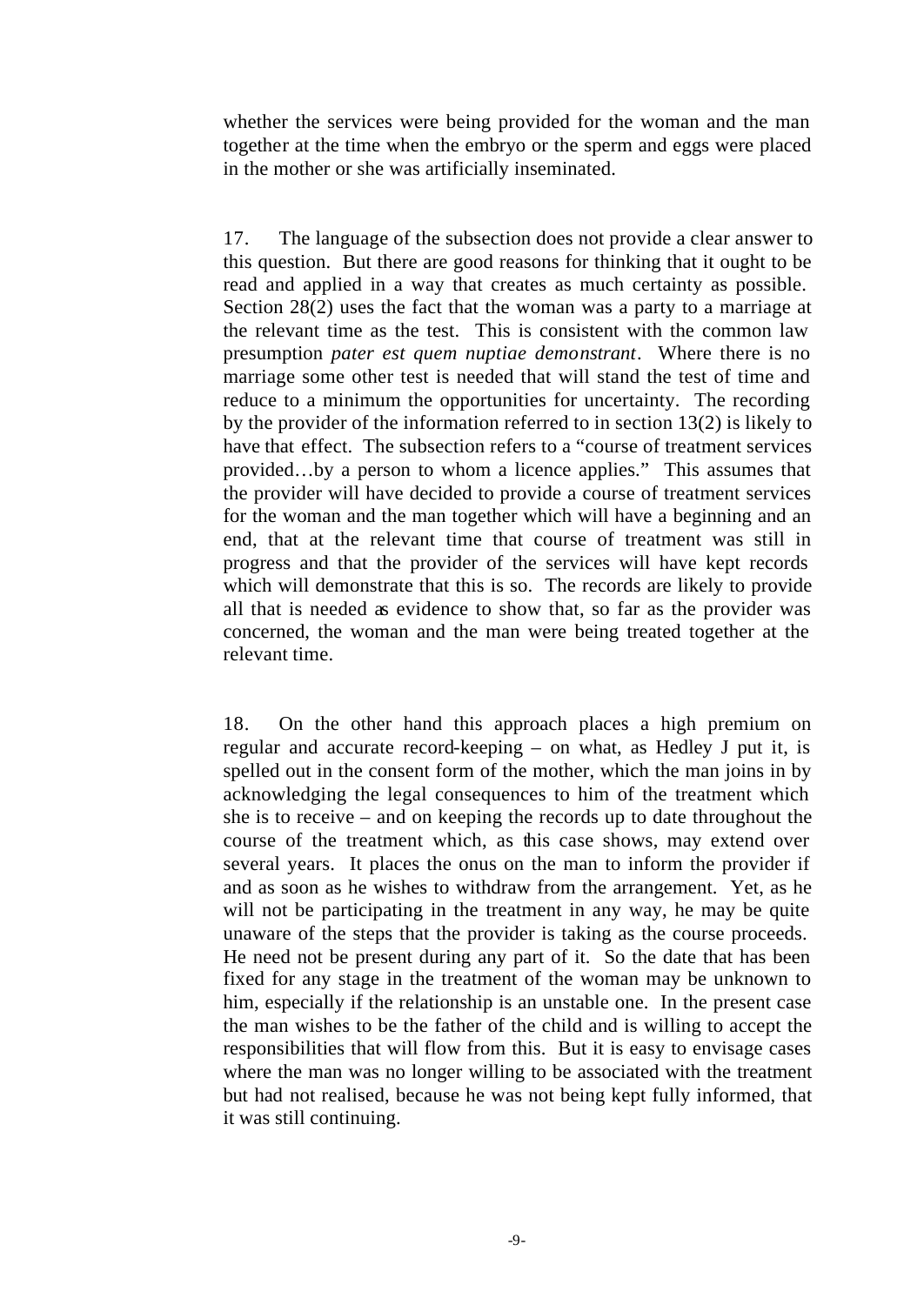19. The lack of clear guidance in section 28(3) on such an important issue is regrettable. But in the end I think that, despite Miss Macur QC's persuasive argument to the contrary, the solution to the problem was best expressed by Mr McFarlane QC when he said that the question whether the treatment services were being provided for the woman and the man together at the relevant time simply raises a question of fact which must be determined by the judge in the light of all the evidence. The perspective of the clients is therefore to be treated as part of the relevant evidence. So too is the perspective of the provider of the services, as demonstrated by the records which the provider has kept as required by the licensing authority. Neither has any priority over the other in terms of the statute. Each is as vulnerable to human error, deceit, mistake or misunderstanding as the other. To elevate one over the other when the statute does not clearly require this would be to create an unnecessary gloss. It could result in a decision which was imposed on the man by default and which, when looked at in the light of all the evidence, was quite wrong. When he was moving the amendment the Lord Chancellor referred, as one of the benefits of the scheme, to the fact that there would be fewer fatherless children: Hansard (HL Debates) 20 March 1990, col 210. But the statute does not say that the avoidance of fatherlessness is an end in itself. The child's welfare comes first: see section 13(5). There is great force in Hale LJ's observation at p 139, para 25 that the question whether the treatment should be continued ought to be reviewed in the child's best interests if and as soon as it is known that the man is unwilling to continue to be a party to it. I find further support here for the view that the preferable approach is to examine all the evidence in order to see whether at the relevant date the statutory test was satisfied.

20. For these reasons, which amplify those of the Court of Appeal in the light of the fuller argument which was addressed to us, and for the further reasons given by Lord Walker, I have concluded that the appeal should be dismissed.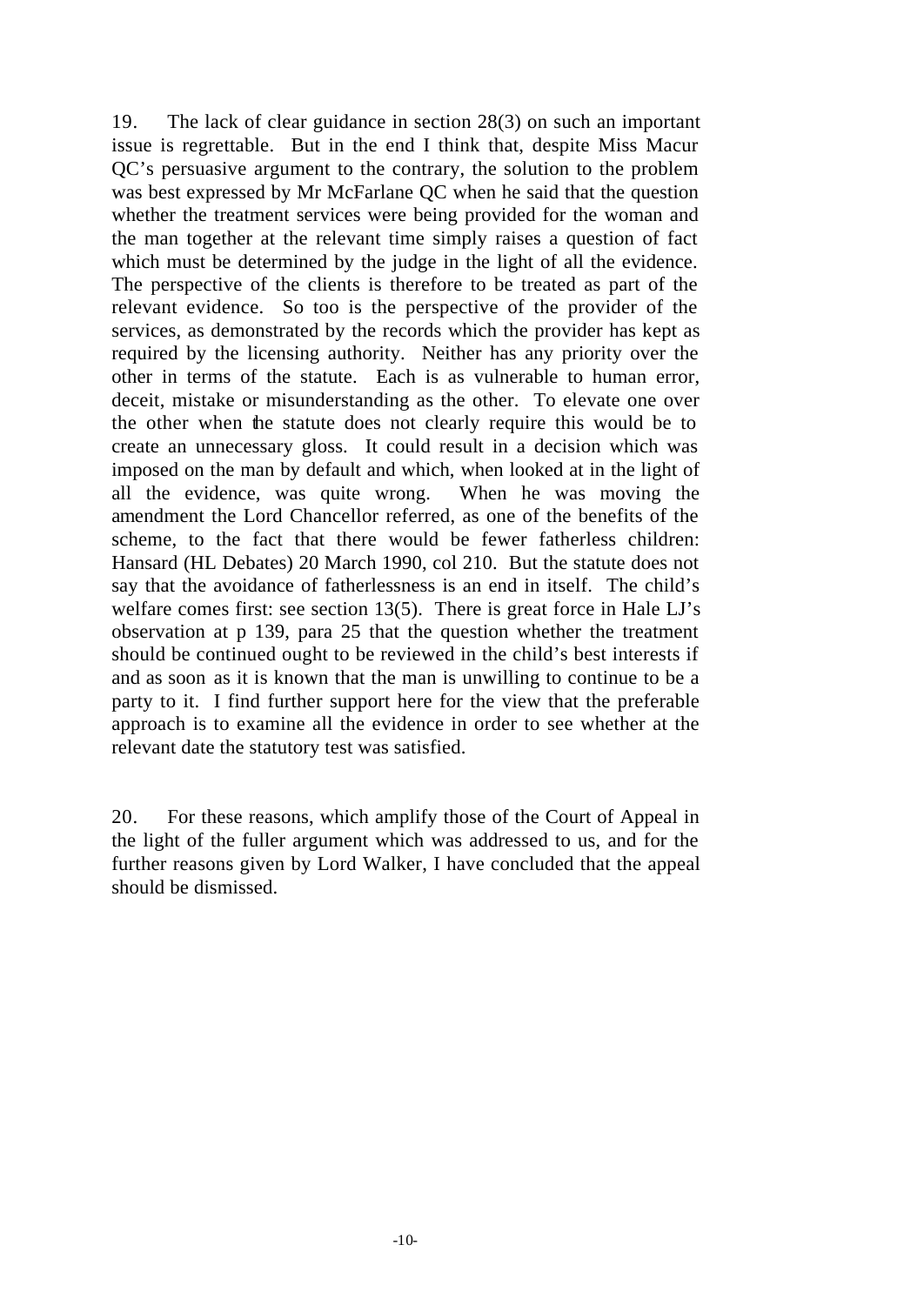#### **LORD WALKER OF GESTINGTHORPE**

My Lords,

*Section 28 (3) of the 1990 Act*

21. Your Lordships' House has on two recent occasions had to consider the scheme and scope of the Human Fertilisation and Embryology Act 1990 ("the Act"). The background to the Act can be found in the report, published in 1984, of the Warnock Committee (Report of the Committee of Inquiry into Human Fertilisation and Embryology, Cmnd 9314) and the White Paper, published in 1987, which largely accepted the Warnock Committee's recommendations (Human Fertilisation and Embryology: a Framework for Legislation, Cm 259). These matters were fully considered by the House in *R (Quintavalle) v Secretary of State for Health* [2003] 2 AC 687 and *Quintavalle (on behalf of Comment on Reproductive Ethics) v Human Fertilisation and Embryology Authority* [2005] UKHL 28. It is unnecessary to cover that ground again. This appeal is concerned with a group of sections in the Act (sections 27-30) dealing with the status (in terms of legal parentage) of a child born as a result of fertility treatment licensed under the Act.

22. The statutory provision of central importance is section 28 (3), but it needs to be set in its context.

"27. Meaning of 'mother'

- (1) The woman who is carrying or has carried a child as a result of the placing in her of an embryo or of sperm and eggs, and no other woman, is to be treated as the mother of the child.
- 28. Meaning of 'father'

. . .

(1)This section applies in the case of a child who is being or has been carried by a woman as the result of the placing in her of an embryo or of sperm and eggs or her artificial insemination.

 $(2)$ If—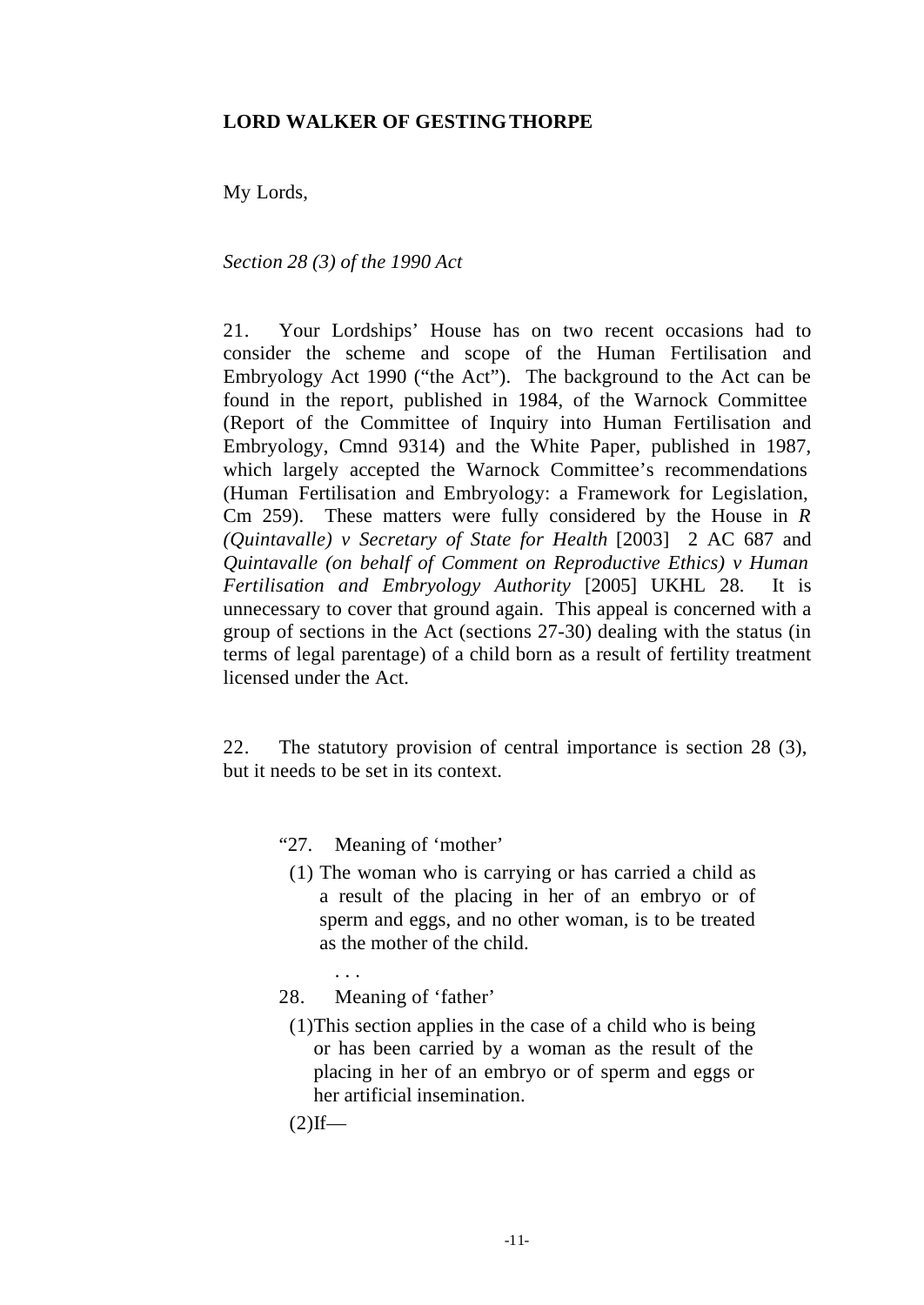- (a) at the time of the placing in her of the embryo or the sperm and eggs or of her insemination, the woman was a party to a marriage, and
- (b) the creation of the embryo carried by her was not brought about with the sperm of the other party to the marriage,

then, subject to subsection (5) below, the other party to the marriage shall be treated as the father of the child unless it is shown that he did not consent to the placing in her of the embryo or the sperm and eggs or to her insemination (as the case may be).

(3)If no man is treated, by virtue of subsection (2) above, as the father of the child but—

- (a) the embryo or the sperm and eggs were placed in the woman, or she was artificially inseminated, in the course of treatment services provided for her and a man together by a person to whom a licence applies, and
- (b) the creation of the embryo carried by her was not brought about with the sperm of that man,

then, subject to subsection (5) below, that man shall be treated as the father of the child.

(4)Where a person is treated as the father of the child by virtue of subsection (2) or (3) above, no other person is to be treated as the father of the child."

Subsections (2) and (3) of section 27 and subsections (5) to (9) of section 28 contain various qualifications and ancillary provisions which are not material on the facts of this appeal, and are not suggested to affect the construction of section 28 (3). Section 29 spells out the legal effect of sections 27 and 28, and section 30 provides for parental orders in favour of gamete donors in certain circumstances.

23. The crucial words in section 28 (3) are "in the course of treatment services provided for [a woman who bears a child] and a man together." Treatment services are defined in section 2 (1) of the Act as:

"medical, surgical or obstetric services provided to the public or a section of the public for the purpose of assisting women to carry children."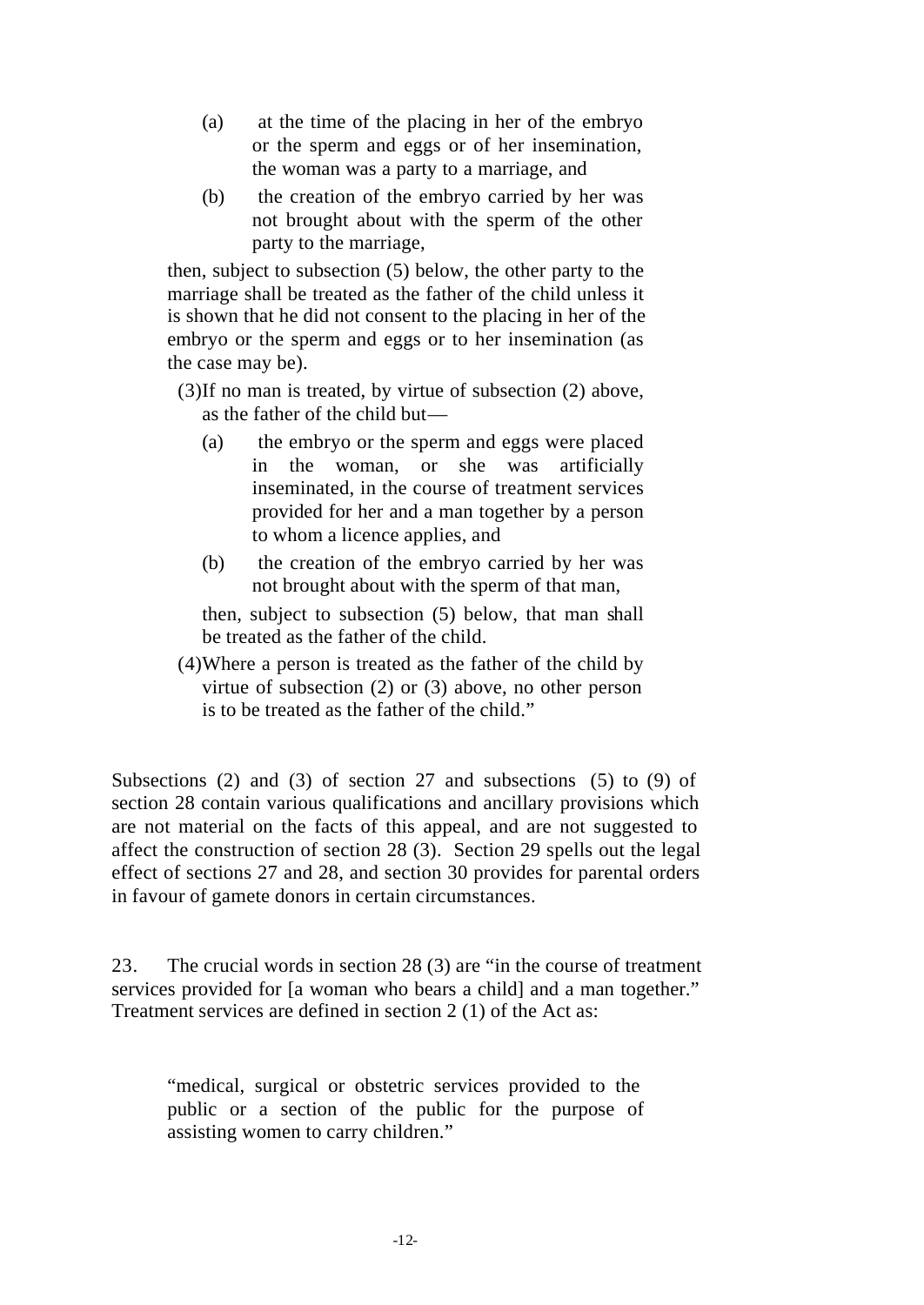The rather compressed wording of section 28 (3) gives rise to two associated problems.

24. First, infertility treatment is often a protracted and stressful process, especially for an unmarried couple. As this case illustrates, the process may involve preliminary tests and diagnosis, social inquiries, counselling, and the granting of formal approval and consents before any positive treatment is given. The demand for treatment services under the National Health Service exceeds supply, and the couple may encounter waiting lists at any stage. The actual treatment may start with a trial of one technique (in this case, artificial insemination by donor) and go on to another technique (IVF treatment) if the first proves unsuccessful. Even then the skill of the medical staff and the patience and perseverance of the couple may end in disappointment. In this case about six and a half years elapsed between the mother's original referral to a fertility clinic and her becoming pregnant as a result of IVF using embryos created with donor sperm. The two forms of acknowledgment or consent signed by her then partner were completed about thirty months and nine months respectively before she became pregnant. That is the sort of time-scale against which the expression "treatment services provided for [a woman who bears a child] and a man together" may have to be construed.

25. The second problem is understanding what the expression means in a case where the woman eventually becomes pregnant as a result of IVF with embryos created with donor sperm. In a case of that sort the infertile male partner does not receive any positive treatment of any kind (although he may have undergone tests, and received counselling, at an earlier stage). This problem would arise regardless of the duration of the treatment, but protracted treatment may exacerbate it, since the feelings and perceptions of the two partners, and the degree to which the man actively supports the woman may change in the course of treatment (although your Lordships were told that the complete breakdown of a relationship during fertility treatment is in practice quite rare, despite the stresses which the treatment must very often impose).

26. In some cases the facts will be such that the requirement of "treatment services . . . together" must be satisfied on any reasonable construction of section 28 (3). When an unmarried cohabiting couple first decide to seek help at a fertility treatment clinic, they will normally attend the clinic together and both will cooperate in tests to establish the cause of the infertility, in the same way as a married couple would. Sometimes it will be found that each of them has a medical condition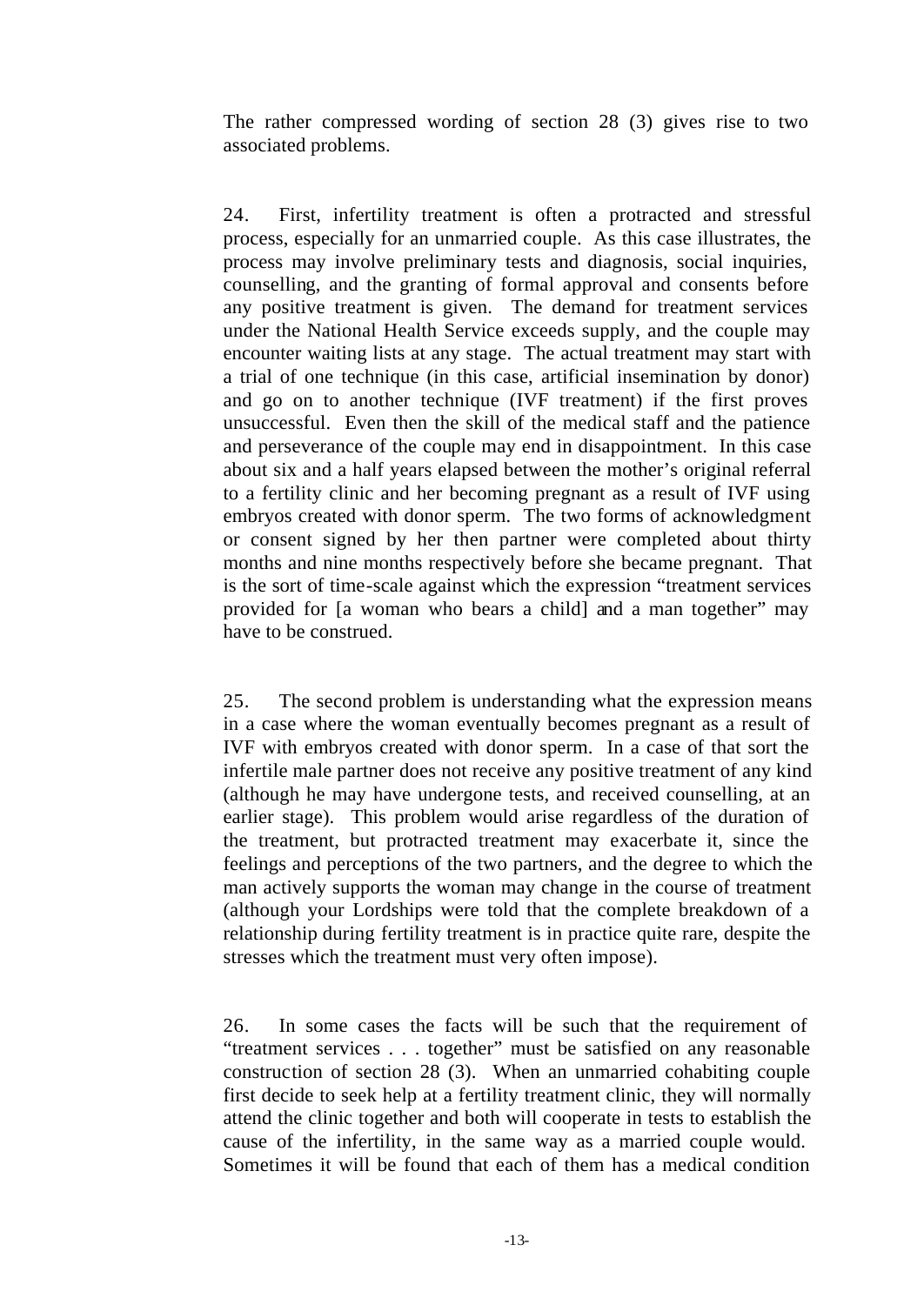contributing to the problem (as was the case here, although the man's condition was much worse and beyond any possibility of treatment). In such a case there is no difficulty (especially if the male partner's sperm is eventually used for artificial insemination or IVF) in recognising that the partners are receiving treatment together, or as a couple (that was the phrase used by Wilson J in *U v W (Attorney-General intervening)* [1997] 2 FLR 282, 295, although the Court of Appeal in this case regarded it, [2003] Fam 129, 138, para 23, as an unnecessary gloss). But where there is IVF treatment using embryos created with donor sperm, the infertile male partner cannot easily be described as participating in the treatment. If he is to be regarded as participating he must do more than simply consent to his partner's treatment. His conduct must be such as to make his partner's treatment something of a joint enterprise (an expression used by Bracewell J in *Re B (Parentage)*  [1996] 2 FLR 15, 21, although in that case the ex-partner was the biological father). In practice, fertility clinics try to reduce the risk of disputes by the use of a written form of acknowledgment, but this case shows that their procedures have not always been effective and (in common, as I understand it, with the rest of your Lordships) I consider that more reliable safeguards are needed in a matter directly affecting a child's legal parentage. I shall return to this point below.

# *The facts*

27. Not all the facts of this case have been clearly established. That does not imply any criticism of the first-instance judge. It is a reflection of the rather convoluted way in which this litigation has developed, and it may be helpful to start with an outline of the litigation. The mother, D, gave birth to a daughter, R, on 5 February 2000. D's former partner, B, promptly made an application in the County Court for contact and parental responsibility orders. The Official Solicitor was asked to act for R and his representative interviewed both B and D. There was a two-day hearing early in September 2000 before His Honour Judge Hedley. The judge heard oral evidence from B and D. There were strong conflicts of evidence which the judge had to resolve. But he did not have to consider section 28 (3) because it was common ground before him that B was R's father and that the Court had jurisdiction to make the Orders which B was asking for. The judge did not have before him any medical records from the fertility clinic.

28. In a reserved judgment delivered on 20 September 2000 the judge was very critical of D's evidence. He found her a wholly unreliable witness whose evidence was uncorroborated in circumstances (such as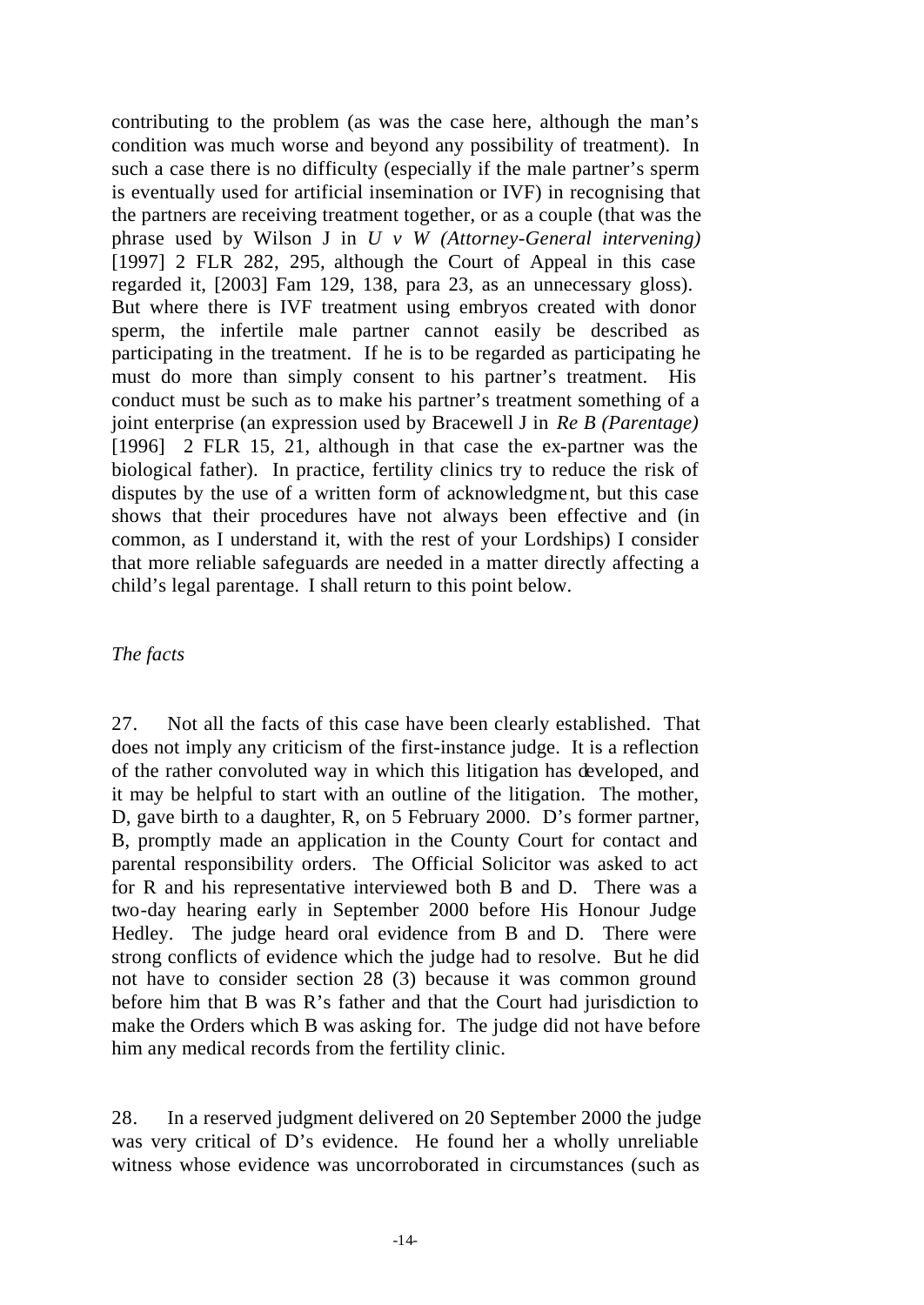alleged complaints to the police) where corroboration would be expected. She had admitted misleading the clinic and she had admitted lying to the judge. The judge rejected any allegation of improper conduct against B. Because of the concession the judge did not make any detailed findings about the course of the treatment at the clinic, but he did (without having the medical records before him) find that B

"entered wholeheartedly into the IVF treatment and was in his own way as devastated as the mother when it failed."

(The successful second round of IVF treatment came after the end of the relationship, as explained below).

29. His Honour Judge Hedley made an order permitting B to have indirect contact with R, and adjourned the application for a parental responsibility order. D applied to the Court of Appeal for permission to appeal. The Court of Appeal (Dame Elizabeth Butler-Sloss P, Hale and Arden LLJ) refused permission but expressed concern about the concession on jurisdiction. The matter came back to Hedley J (as he had by then become) on the application for a parental responsibility order and he directed that the issue of jurisdiction should be heard as a preliminary issue. At the hearing of that issue he had the medical records but did not (it seems) hear any further oral evidence. On 22 February 2002 he decided the preliminary issue in favour of B and made a declaration of paternity. His decision is reported as *B and D v R* [2002] 2 FLR 843. On 19 February 2003 the Court of Appeal (Sir Andrew Morritt VC, Hale and Dyson LJJ) allowed D's appeal in a judgment of the Court delivered by Hale LJ, reported as *Re R (a child) (IVF: paternity of child)* [2003] Fam 129.

30. The roundabout course of the litigation has left some loose ends in the findings of fact. But a helpful chronology prepared by Miss Macur QC and Mr James Gatenby (for D), supported by the medical records, establishes the main landmarks in the protracted sequence of events. D was referred to the clinic in November 1992. The referral letter identified B as a "consort of four years' duration" who had had a bilateral orchidectomy because of testicular cancer. In May 1994 the specialist at the clinic saw D and B together, noted that they did not live together, and said that there was a need for counselling. The first appointment for counselling, attended by both partners, took place in April 1995. Both attended two further meetings for counselling. In March 1996 they were approved for treatment.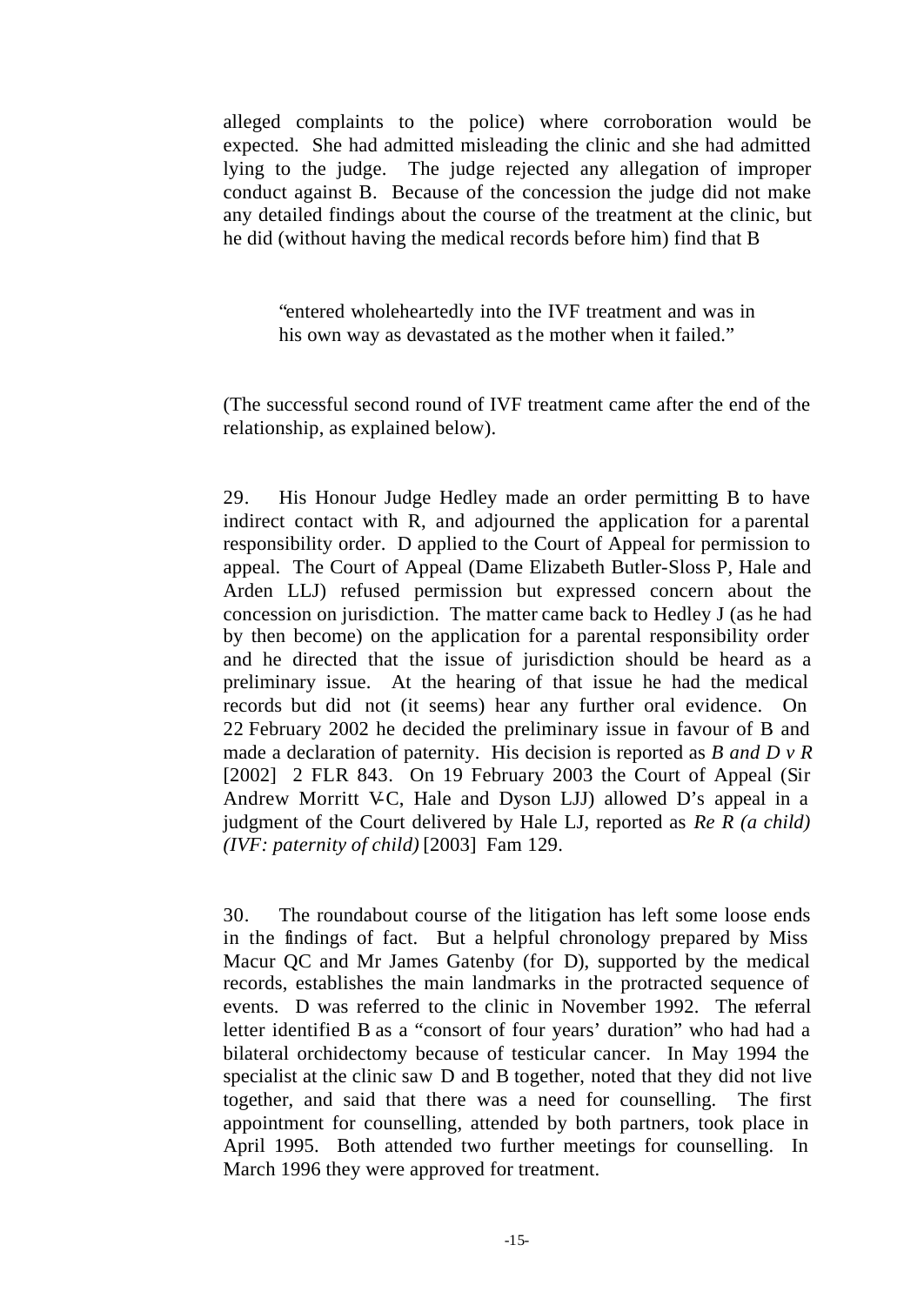31. There were some delays before treatment began. On 27 November 1996 B signed a form headed "male partner's acknowledgement". It stated,

"I am not married to [D] but I acknowledge that she and I are being treated together, and that I intend to become the legal father of any resulting child."

D signed various consent forms and (on 27 January 1997) she signed a form (headed "Accounting for the interests of the child") which stated, among other things, that she had been living with B for two years. It appears that B had his own accommodation throughout but was at this time living with D and her mother.

32. The first stage of positive treatment took place during 1997. There were three attempts at artificial insemination with donor sperm, all unsuccessful. On 14 January 1998 the specialist wrote to his colleagues in the IVF unit, stating that following the failure of the three attempts, D had been put on their waiting list. On 3 August 1998, B signed a further form (paragraph headed "male partner's consent") in substantially the same terms as the previous form.

33. In October 1998 at least twelve eggs were collected from D and fertilised with donor sperm. The first implantation failed. The second implantation (using embryos which had been stored since their fertilisation) was effected on 4 May 1999. D had a positive pregnancy test on 13 May 1999. But by then D's relationship with B had come to an end. In his judgment on the preliminary issue as to jurisdiction the judge found ([2002] 2 FLR 843, 844, para 4):

"that treatment services were originally provided to the parties together. No one in this case really sought strenuously to argue to the contrary."

But equally it was not seriously disputed that they had separated (at latest) by mid-March 1999 (D's evidence was that it had been some months earlier) before the second, successful, implantation. On a form which she signed on 18 May 1999, D left "partner's name" blank. By then she had, on her own evidence, met her new partner, S, and S attended at her second implantation. During her first day's evidence at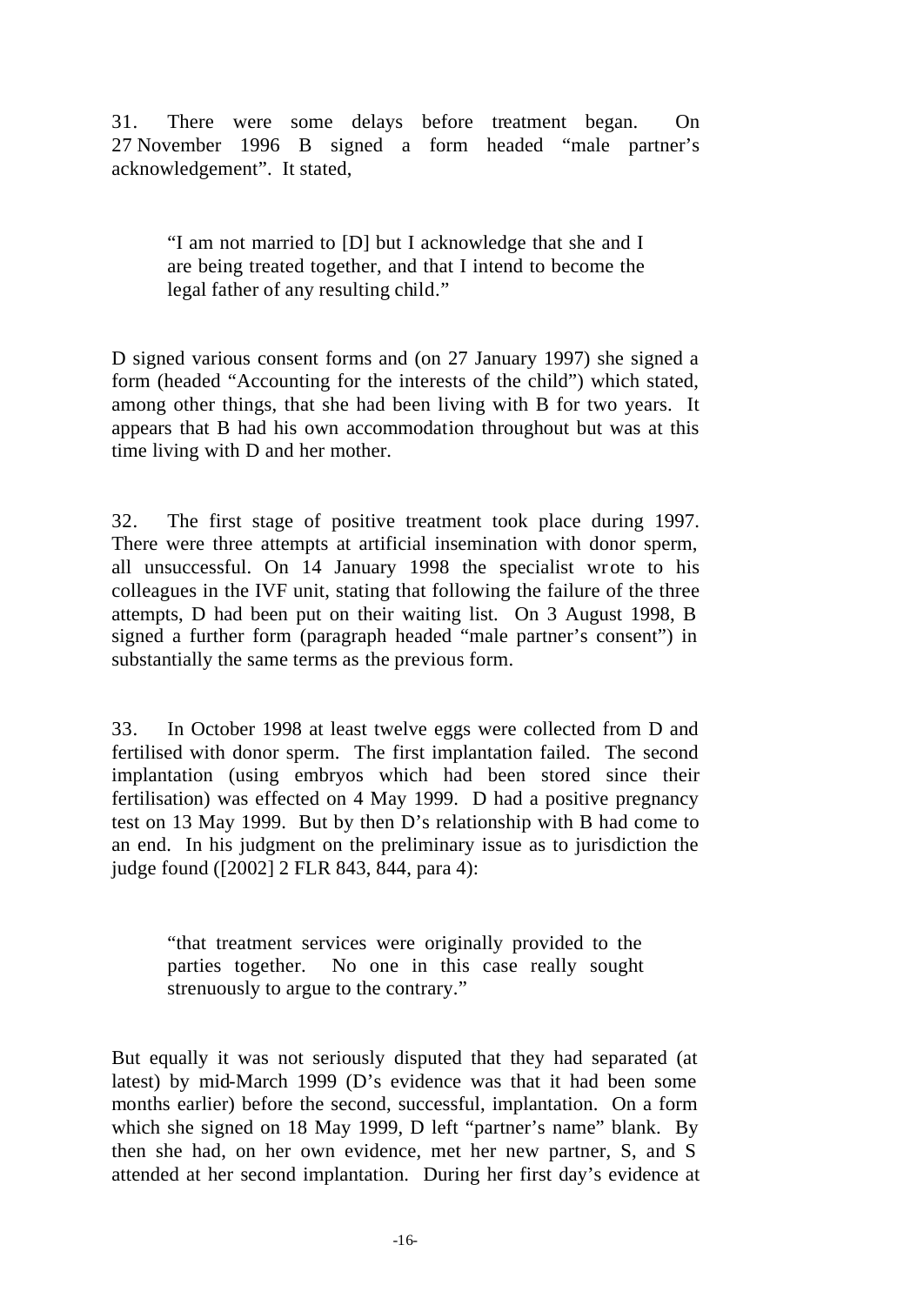the original contact hearing, D said that she had told the specialist about S, at or before the time of the second successful implantation. But at the start of the second day's hearing her counsel (having exceptionally been given leave to speak to her client while she was still in the witness box) corrected that untruthful evidence. It was not until 20 September 1999 that D wrote to her specialist informing him that she and B were no longer together.

*The welfare of the child*

34. Section 13 (5) of the Act provides:

"A woman shall not be provided with treatment services unless account has been taken of the welfare of any child who may be born as a result of the treatment (including the need of that child for a father), and of any other child who may be affected by the birth."

Section 25 provides for the Human Fertilisation and Embryology Authority ("the Authority") to maintain and publish a code of practice, and the code's guidance is to include (section 25 (2)):

"guidance for those providing treatment services about the account to be taken of the welfare of children who may be born as a result of treatment services (including a child's need for a father), and of other children who may be affected by such births."

35. In view of section 13 (5), and the guidance given in the code of practice, medical staff at licensed clinics are rightly cautious about providing assisted conception services for unmarried women. As a general rule (but subject, as your Lordships were told, to increasingly frequent exceptions in recent years) clinics would expect an unmarried woman to be in a stable heterosexual relationship if she was to receive treatment. Your Lordships are not on this appeal concerned with the policies which different clinics may adopt, or the inquiries which they make in the course of implementing their policies, except so far as these matters bear on the issue of "treatment . . .together" for the purposes of section 28 (3). But that is a very important exception. If an unmarried man is to become the legal father of a child of which he is not the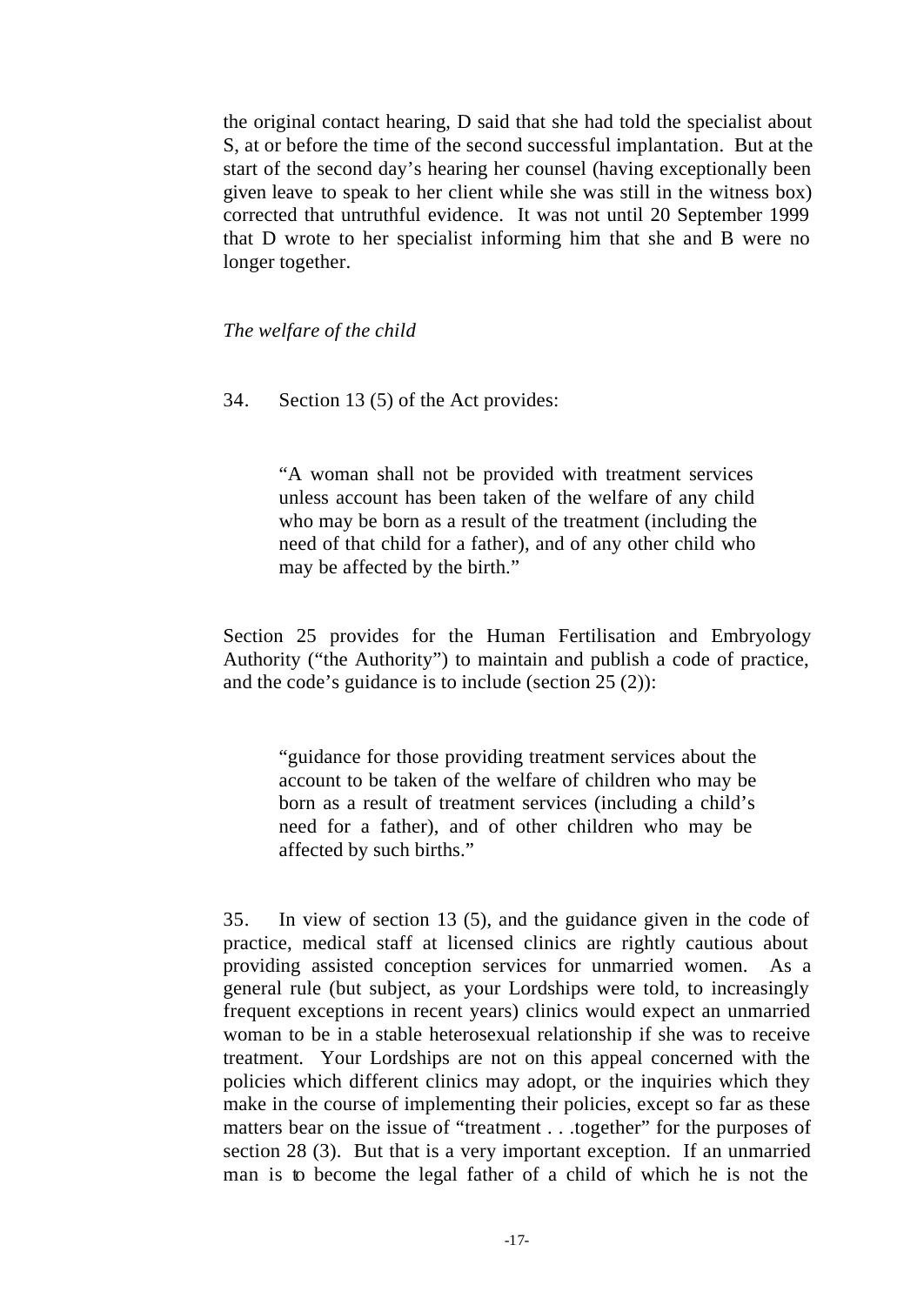biological father, that is a momentous matter for both father and child, and one which must be brought home to the prospective father as clearly as possible.

36. The House has been shown the fourth edition of the code of practice, as revised in July 1998. Paragraph 5.8 was in the following terms:

"If a woman is being treated together with a male partner, using donated sperm, and she is unmarried or judicially separated or her husband does not consent to the treatment, her male partner will be the legal father of any resulting child. Centres should explain this to them both and record at each appointment whether or not the man was present. Centres should try to obtain the written acknowledgment of the man both that they are being treated together and that donated sperm is to be used. Centres should also explain that when a child is born to an unmarried couple the male partner may not have parental responsibility for that child. Unmarried couples concerned about how parental responsibility affects their legal rights should seek their own legal advice."

This guidance is no doubt the origin of the forms of acknowledgment and consent signed by B. But the rather half-hearted advice on attempting to obtain an acknowledgment is an inadequate recognition of the importance of establishing whether or not a child born as a result of licensed treatment has a father, and whether the mother's male partner is to have the legal responsibility of fatherhood. It is for consideration whether licensed clinics ought not to require the unmarried male partner either to sign a form of acknowledgment or to explain why he was unwilling to do so (with a refusal to sign leading to a review of the decision to provide treatment services). Clinics should also take steps to ensure, during any protracted course of treatment, that acknowledgments are renewed at regular intervals, and in any case before any embryo replacement (this is required by paragraph 6.36 of the current  $(6<sup>th</sup>)$ edition of the code). If more robust procedures had been in place in this case a good deal of distress (and this expensive litigation) might have been avoided (although it must be accepted that no system can be proof against deliberate deception).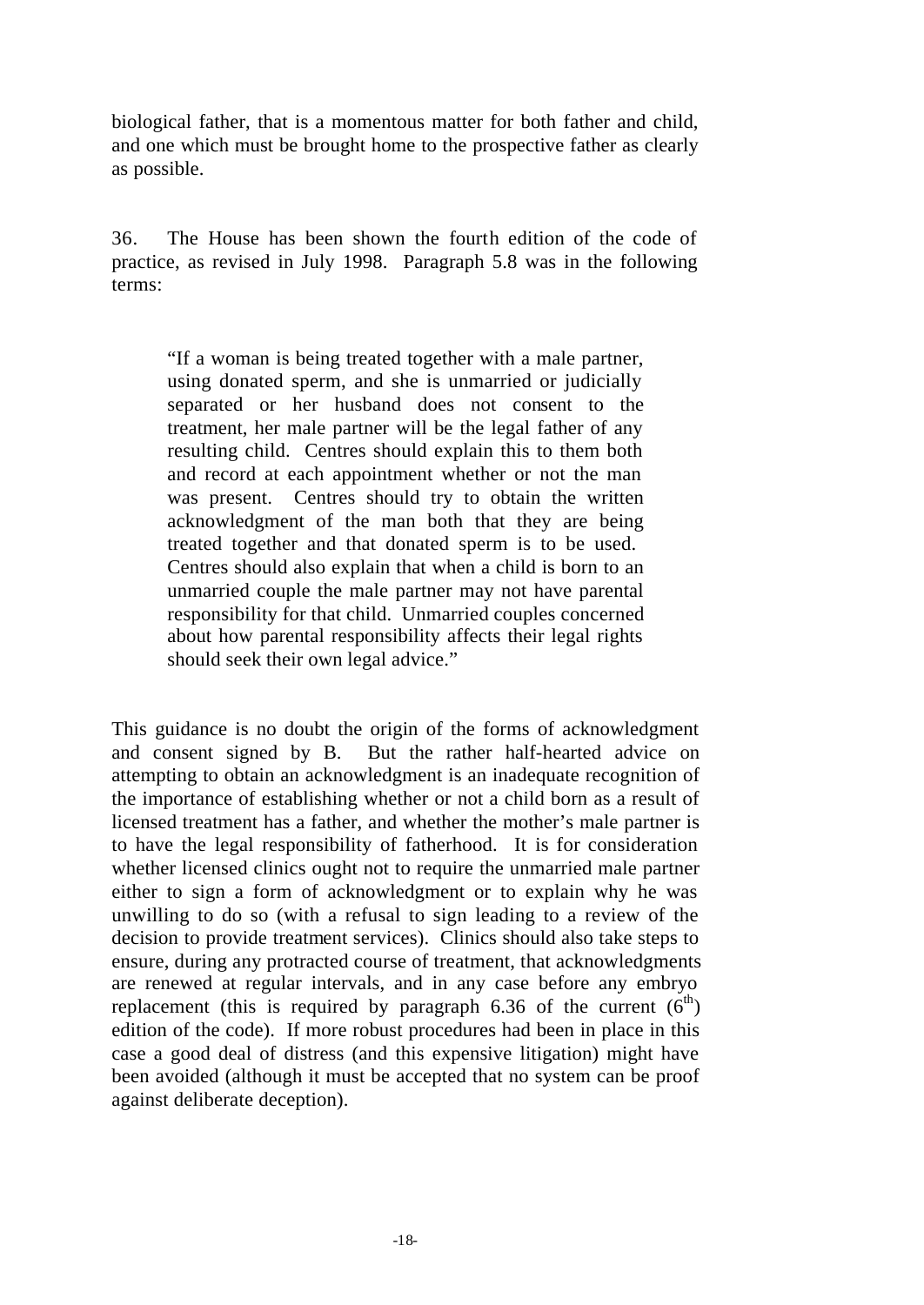37. There are some other material changes in the current edition of the code of practice (paras 6.32 to 6.38), possibly as a result of the passage of this case through the lower courts. But I still think it desirable that this matter should be given detailed consideration as part of the current review of welfare aspects of assisted conception treatment (see Tomorrow's Children, a consultation paper published by the Authority in January 2005).

#### *The decisions below*

38. Hedley J's judgment laid emphasis on the need for clarity and certainty on an issue which might attain practical importance only after the lapse of many years. If a male partner changed his mind about treatment services he could withdraw his acknowledgment, and a clinic, if informed of a change of circumstances, should reconsider the position. But in the absence of the partner expressly withdrawing his acknowledgment or a review by the clinic ([2002] 2 FLR 843, 846, para 10):

". . . then in my judgment the original course of treatment continues as treatment services provided to both of them together and, if a child is conceived in the course of that, the man will be the father. This approach affords clarity, simplicity and certainty."

39. The Court of Appeal, in the judgment of the Court delivered by Hale LJ, took a different view. Hale LJ agreed with the submission of Mr Jackson QC ([2003] Fam 129, 137, para 20):

"that section 28 (3) is an unusual provision, conferring the relationship of parent and child on people who are related neither by blood nor by marriage. Conferring such relationships is a serious matter, involving as it does not only the relationship between father and child but also between the whole of the father's family and the child. The rule should only apply to those cases which clearly fall within the footprint of the statutory language."

She analysed the structure of section 28 (2) and (3) and found an indication that both referred to the same time as critical for legal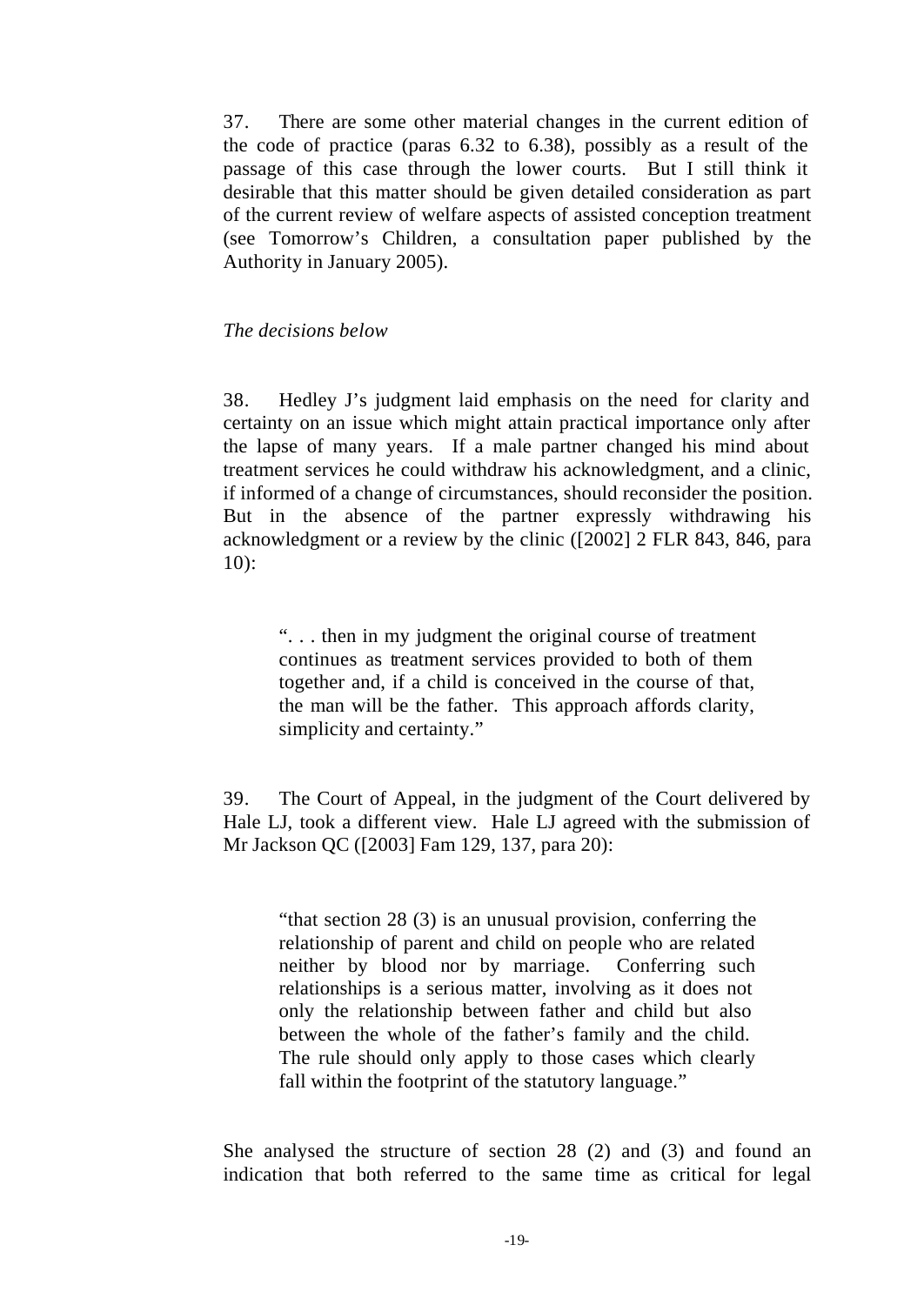paternity, that is when the embryo or the sperm and eggs (which eventually result in the birth of a child) are placed in the woman. She noted that "treatment services" are widely defined, and are not limited to a particular cycle or course of treatment. She concluded (p138, para 22),

"There must be a point in time when the question has to be judged. The simple answer is that the embryo must be placed in the mother at a time when treatment services are being provided for the woman and the man together."

40. Hale LJ considered that this conclusion supported rather than undermined the legislative purpose of regulating treatment services in a way that takes account of the welfare of any child who may be born. She observed (p139, para 25),

"The Act requires that consideration be given to the welfare of the child and that counselling be offered to the prospective parents. If the circumstances which were taken into account when the couple were together change dramatically, it would better serve the purposes of the Act if the matter had to be reconsidered and fresh counselling offered before a further attempt at implantation is offered. That can only be beneficial to the children born as a result. [Counsel then appearing for B] accepted that had the mother not misled the centre, the treatment would have had to stop and a fresh assessment be made. She stopped short of accepting that had the clinic gone ahead regardless of the changed situation the subsection would not have applied. But that must be the inescapable result."

# *Conclusions*

41. My Lords, I consider that the Court of Appeal was right to allow the appeal. For my part I would be content to adopt the reasoning and conclusions of the Court of Appeal, in the judgment delivered by Hale LJ, as my own. But in deference to Miss Macur's submissions (in an appeal which has been argued by all counsel with conspicuous clarity and conciseness) I would add three observations.